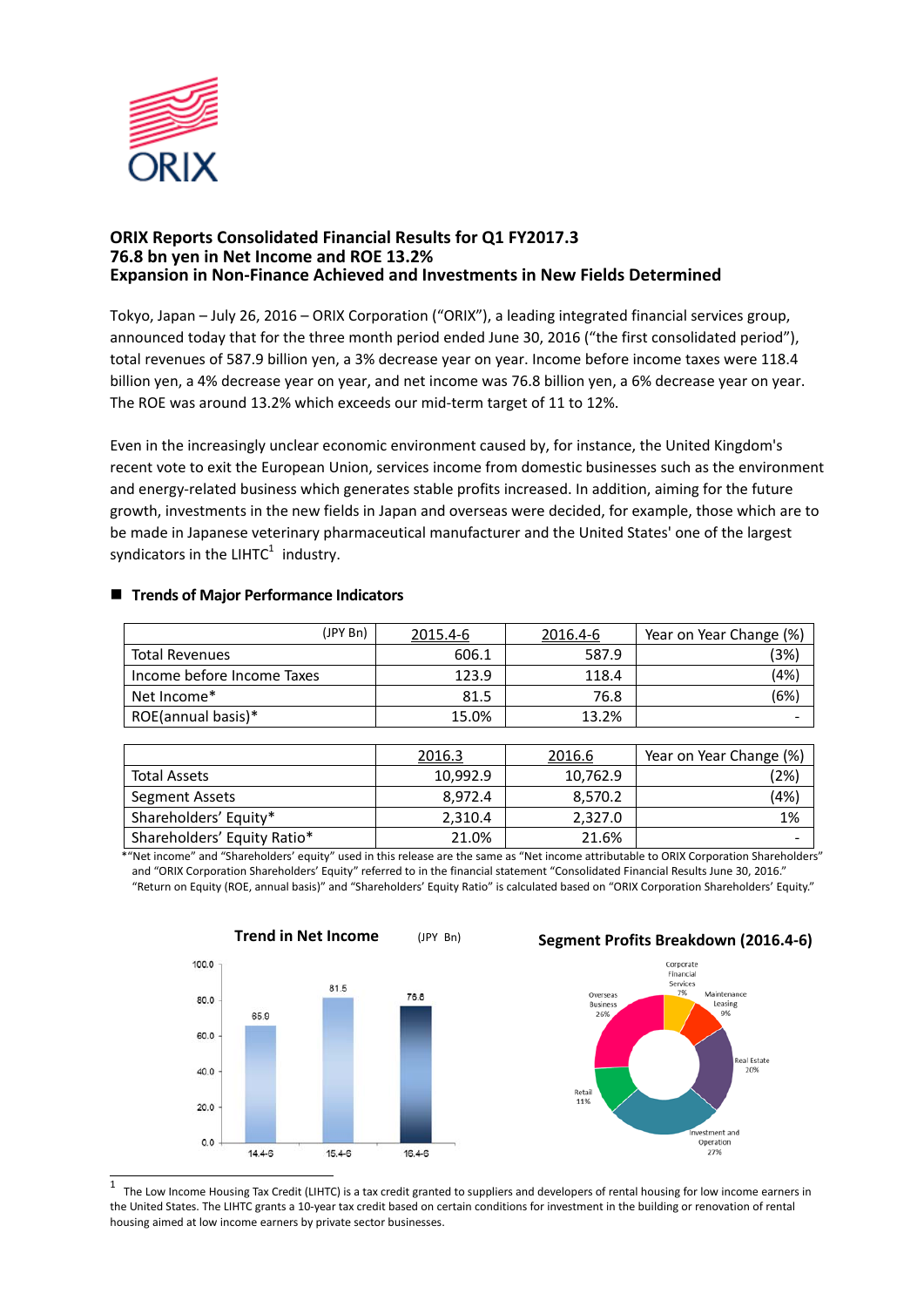## **Summary of Segment Performance (April 1, 2016 to June 30, 2016)**

During the first consolidated period, the Real Estate and the Investment and Operation segments generated higher profits compared to the same period of the previous fiscal year. In addition, services income in the Corporate Financial Services and Maintenance Leasing segments increased. In the Retail segment, each subsidiary's income excluding investment losses due to fluctuations in market prices increased. Although assets and profits of the Overseas Business segment in yen terms decreased due to the rise in the yen's value.

# **Corporate Financial Services**

(Lending, leasing and fee business)



- ・ Service income including revenues from Yayoi which was acquired in December 2014 increased.
- ・ In the same period of the previous fiscal year, a gain on sales of investment securities of investees was recognized (approximately 3 bn yen).
- Segment profits decreased 31%  $y/y$  to 8.5 bn yen.

### **Maintenance Leasing**

(Automobile leasing and rentals, car sharing and precision measuring equipment and IT-related equipment rentals and leasing)



- Revenues earned from value-added services such as fleet management increased steadily, despite a decrease in gains on sales of automobiles.
- Lease assets in the automobile leasing business increased.
- Segment profits decreased 15%  $y/y$  to 9.9 bn yen.

## **Real Estate**

(Real estate development, rental, facility operation, REIT asset management, real estate investment and advisory services)



- ・ The real estate market remained active, which resulted in an increase in gains on sales of rental properties.
- Segment expenses decreased due to decreased interest expenses and asset write-downs.
- Segment profits increased 63%  $y/y$  to 23.6 bn yen.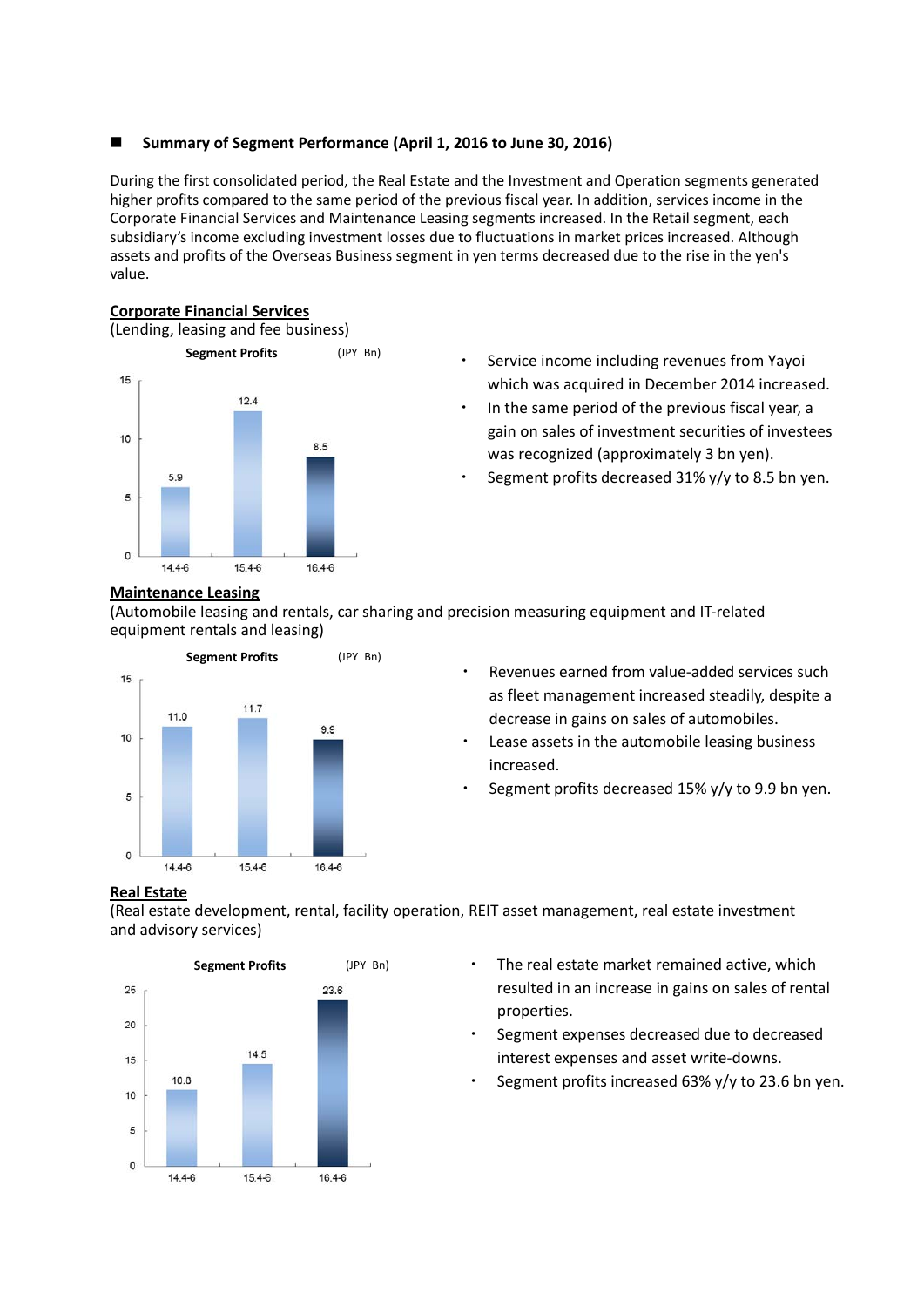#### **Investment and Operation**

(Environment and energy-related business, principal investment, loan servicing {asset recovery} and concession businesses)



#### **Retail**

(Life insurance, banking and card loan business)



- Service income from the electric power retailing for business customers and mega-solar projects increased.
- Gains on sales of shares and bargain purchase gains from new investments were recognized.
- Segment profits increased  $18\%$  y/y to 31 bn yen.

- ・ In Q1 FY2015.3, a gain on sale of Monex Group shares (approximately 15 bn yen) was recognized.
- ・ Excluding the impact caused by investment profits and losses as well as increases and decreases of assets of former Hartford Life Insurance K.K., profits of each subsidiary of this segment increased y/y.
- Segment profits decreased 42% y/y to 12.5 bn yen.

### **Overseas Business**

(Leasing, lending, investment in bonds, asset management and ship- and aircraft-related operations)



- Revenues from Robeco which earned one-time gain in the same period of the previous fiscal year as well as gains on gains on investment securities decreased.
- Service income decreased as Houlihan Lokey, Inc. which was sold in August 2015 is no longer recognized as a consolidated subsidiary.
- ・ Segment profits decreased 13% y/y to 29.9 bn yen due the impact caused by exchange rates.